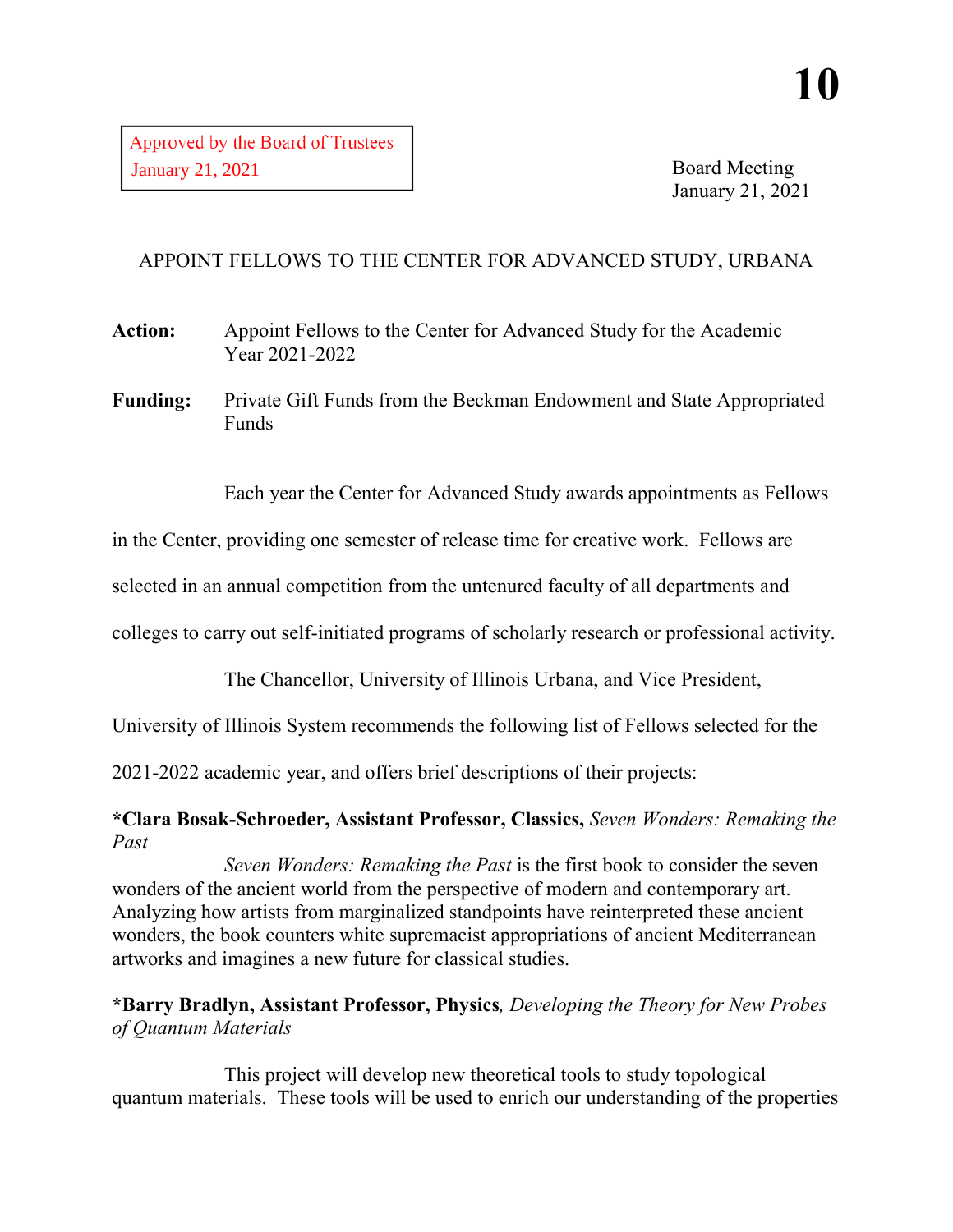and possible applications of novel materials, in collaboration with experimental physicists in the Center for Quantum Sensing and Quantum Materials at the University of Illinois.

**\*Lindsay Braun, Assistant Professor, Urban and Regional Planning,** *Healthy for Whom? Social Equity in the Distribution of Bicycling Benefits and Risks*

Bicycling for transportation is associated with multiple health outcomes, including both benefits (e.g., physical activity) and risks (e.g., pollution exposure, injury potential). This research project examines these health tradeoffs through the lens of social equity, considering whether the benefits of bicycling outweigh its risks for all groups, including marginalized populations.

**Damien Guironnet, Assistant Professor, Chemical and Biomolecular Engineering,** *Automated Polymer Synthesis to Accelerate Discovery*

Professor Guironnet will develop an automated polymer synthesizer to produce polymers with precise shape, size, and chemistry. The tunability and throughput of the synthesizer will be used to achieve functions with synthetic polymers that are today only achieved by biopolymers (DNA, polypeptide, polysaccharide).

**Sean Kennedy, Assistant Professor, Urban and Regional Planning,** *Who Benefits from Private Climate Finance? Private Climate Adaptation Finance and its Implications for the Distribution of Climate-Related Risks in Indonesia*

The private sector is an increasingly important funding source for climate adaptation, yet the extent to which private finance reduces or merely redistributes climate risks to more vulnerable groups has received limited attention. This study examines the relationship between private climate finance, climate adaptation, and agrarian change to understand the implications of private climate finance for environmental governance and the distribution of climate risks in rural Indonesia.

**Lavanya Marla, Assistant Professor, Industrial and Enterprise Systems Engineering,** *Mathematical Frameworks for Next-Generation Emergency Medical Services*

This project studies Next-Generation Emergency Medical Services, which incorporate advanced technology like autonomy and real-time information-sharing, and advanced analytics such as novel algorithms and real-time distributed computing. It will generate new knowledge in the form of advanced analytical models and algorithms from a systems design and operations perspective, which will enable healthcare delivery to many resource-constrained sections of society.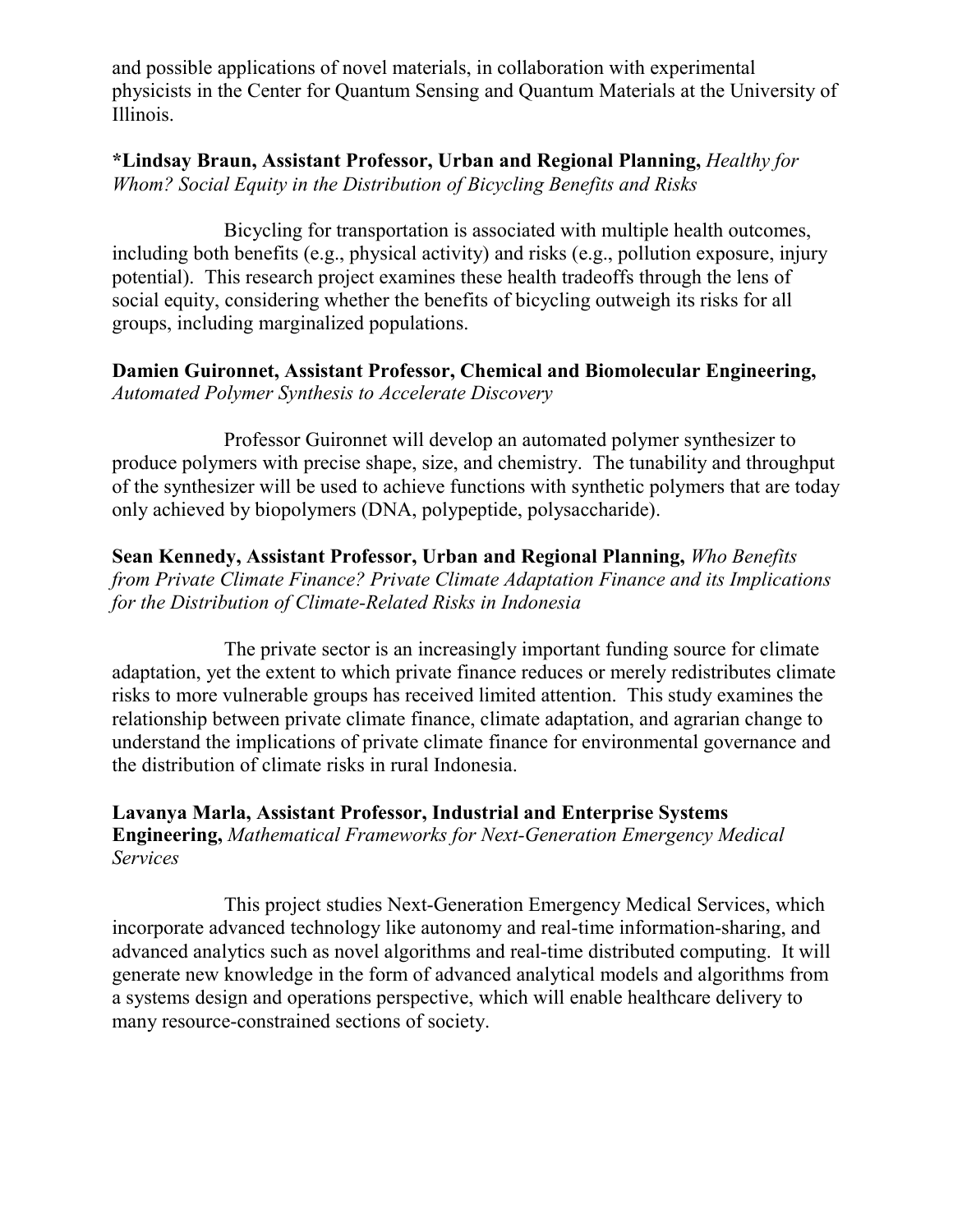# **\*William Schneider, Assistant Professor, School of Social Work,** *Income and Housing Support Experiments and Child Neglect*

Although existing policy aimed at reducing child neglect is overwhelmingly focused on psycho-social interventions, poverty may be a primary determinant. Professor Schneider will leverage three existing income and housing support experiments in Illinois, which he will match to the Illinois Department of Children and Family Services data, to examine the effect of income-based interventions on child neglect.

#### **\*Aida Talić, Assistant Professor, Linguistics,** *The Syntax and Tone of Dholuo*

Professor Talić investigates cross-linguistic variation in the size of the nominal and adjectival domain and the interaction between syntactic structure and tone, seeking to unveil properties that all languages share in this respect and specific points of variation. In this project, she will focus on several constructions in the language Dholuo from the Nilo-Saharan family, which has been mostly absent from the discussion of these issues in the previous generative literature.

# **Vishal Verma, Assistant Professor, Civil and Environmental Engineering,**

*Health-relevant Properties of Ambient Particulate Matter – Targeted Studies in Air Polluted Cities across the World*

Professor Verma plans to develop a global collaboration to initiate and conduct targeted studies focused on assessing the health-relevant properties of the fine ambient particulate matter, which is the most important air pollutant responsible for air pollution related mortality.

# **Lucas Wagner, Assistant Professor, Physics,** *Expanding Access to Low Energy Physics Derived from First Principles*

Professor Wagner will develop tools to better understand the quantum behavior of electrons in materials. The advances will enable simple descriptions of complex materials which will have further effects in technology.

The Board action recommended in this item complies in all material

respects with applicable State and Federal laws, *University of Illinois Statutes, The* 

*General Rules Concerning University Organization and Procedure*, and Board of

Trustees policies and directives.